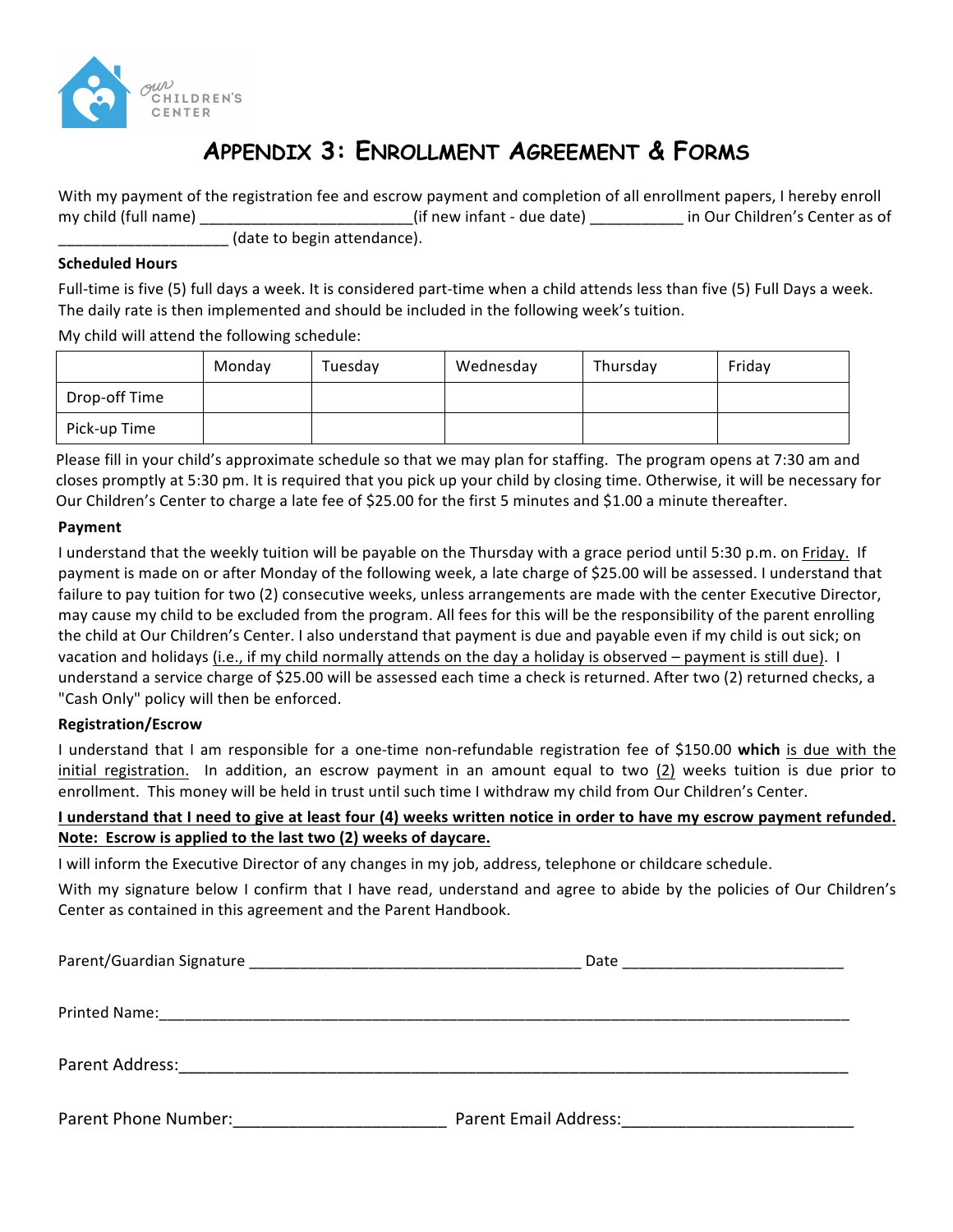

## **Child Enrollment Record**

|                    | Date Form Completed              |
|--------------------|----------------------------------|
| Child's Full Name: | Nickname: ___________________    |
|                    | Date of Birth: _______________   |
|                    | City/Zip: ______________________ |
| Home Phone:        |                                  |
|                    |                                  |

| <b>FAMILY INFORMATION</b>                    |                                                                                                          |
|----------------------------------------------|----------------------------------------------------------------------------------------------------------|
|                                              |                                                                                                          |
|                                              |                                                                                                          |
|                                              |                                                                                                          |
|                                              |                                                                                                          |
|                                              |                                                                                                          |
|                                              |                                                                                                          |
|                                              |                                                                                                          |
|                                              |                                                                                                          |
|                                              |                                                                                                          |
|                                              |                                                                                                          |
|                                              |                                                                                                          |
|                                              | Please describe any aspects of the children's home/family you think your child's teacher should be aware |
| List Name and Ages of Siblings:              |                                                                                                          |
|                                              |                                                                                                          |
|                                              |                                                                                                          |
|                                              |                                                                                                          |
|                                              |                                                                                                          |
|                                              |                                                                                                          |
|                                              | *Periodically we publish an OCC phone list so families can connect more easily. Please check the         |
|                                              | Yes, I would like to be included on a list distributed to all families                                   |
| You may share the following information      |                                                                                                          |
|                                              | Address<br>E-Mail                                                                                        |
| No, I don't want to be included on the list. |                                                                                                          |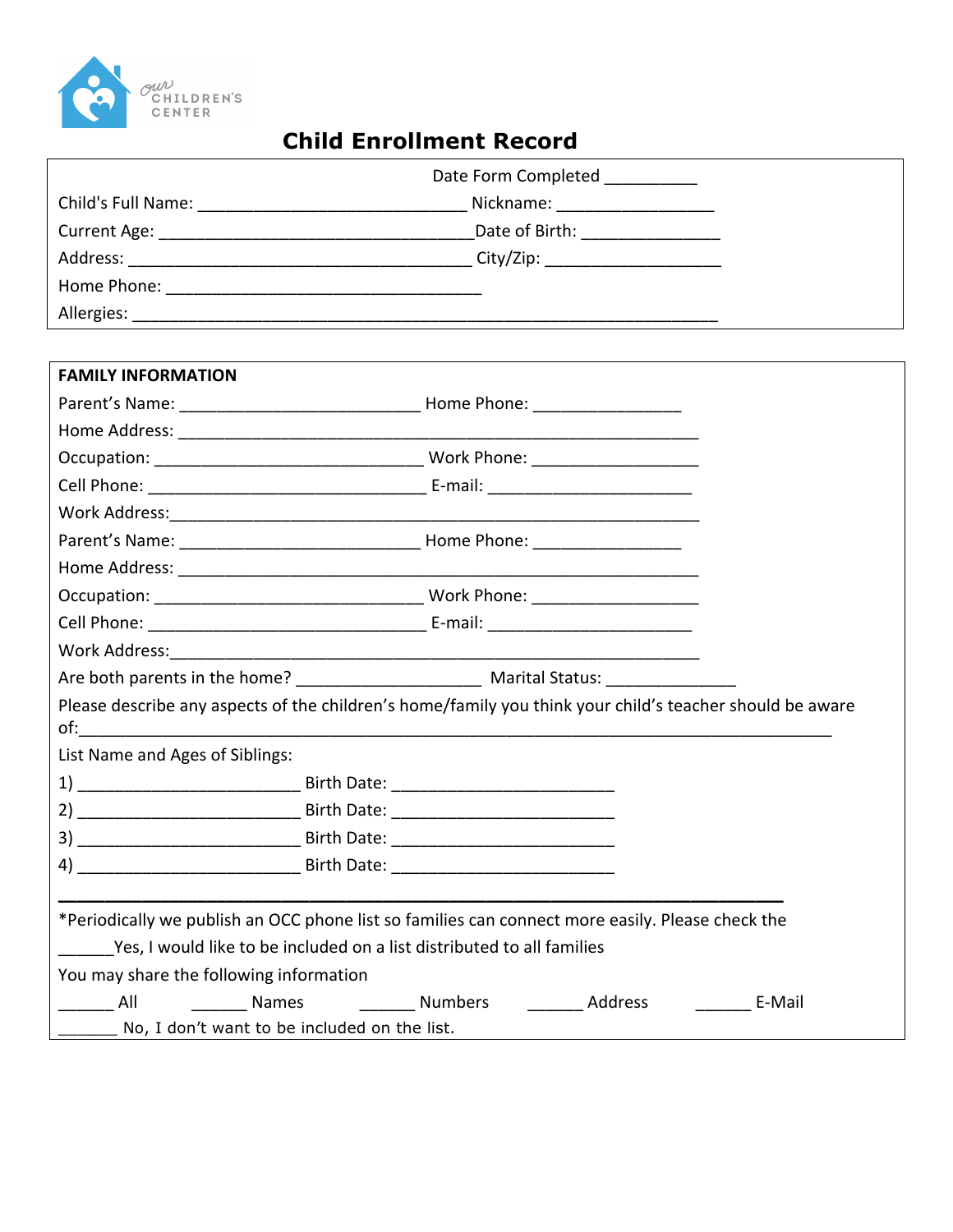

## *Pickup Authorization (Mandatory)*

Name(s) of person(s) authorized to call for this child. The child will not be permitted to leave the program with anyone else without a written permission letter from parent: List according to who should be called first.

|                                   | City/Zip: ________________________________City/Zip: ____________________________                                                                                                                                               |        |  |
|-----------------------------------|--------------------------------------------------------------------------------------------------------------------------------------------------------------------------------------------------------------------------------|--------|--|
|                                   | Phone: Phone: Phone: Phone: Phone: Phone: Phone: Phone: Phone: Phone: Phone: Phone: Phone: Phone: Phone: Phone: Phone: Phone: Phone: Phone: Phone: Phone: Phone: Phone: Phone: Phone: Phone: Phone: Phone: Phone: Phone: Phone |        |  |
| (Signature of Parent or Guardian) |                                                                                                                                                                                                                                | (Date) |  |

## *Emergency Medical Authorization*

| With my signature below I give consent to Our Children's Center to obtain emergency medical                                                                                                                                                                                             |  |
|-----------------------------------------------------------------------------------------------------------------------------------------------------------------------------------------------------------------------------------------------------------------------------------------|--|
| treatment and care for my child_________________________________in case of an accident, injury                                                                                                                                                                                          |  |
| or illness of a serious nature. In case of emergency, I authorize OCC to contact 911 and                                                                                                                                                                                                |  |
| transport my child via ambulance to the nearest hospital for treatment if needed. I understand                                                                                                                                                                                          |  |
| that I will be contacted immediately or as soon as possible should I not be at the phone<br>number stated on Our Children's Center "Child Enrollment Record" that I completed for my<br>child. I will be responsible for payment and any and all medical bills that my child may incur. |  |
|                                                                                                                                                                                                                                                                                         |  |
|                                                                                                                                                                                                                                                                                         |  |
|                                                                                                                                                                                                                                                                                         |  |
|                                                                                                                                                                                                                                                                                         |  |
|                                                                                                                                                                                                                                                                                         |  |
| I hereby give my consent for emergency medical authorization for my child.                                                                                                                                                                                                              |  |

\_\_\_\_\_\_\_\_\_\_\_\_\_\_\_\_\_\_\_\_\_\_\_\_\_\_\_\_\_\_\_\_\_\_\_\_\_\_\_\_\_\_\_\_\_\_\_\_\_\_\_\_ \_\_\_\_\_\_\_\_\_\_\_\_\_\_\_\_\_\_

| (Signature of Parent or Guardian) | (Date) |
|-----------------------------------|--------|
|-----------------------------------|--------|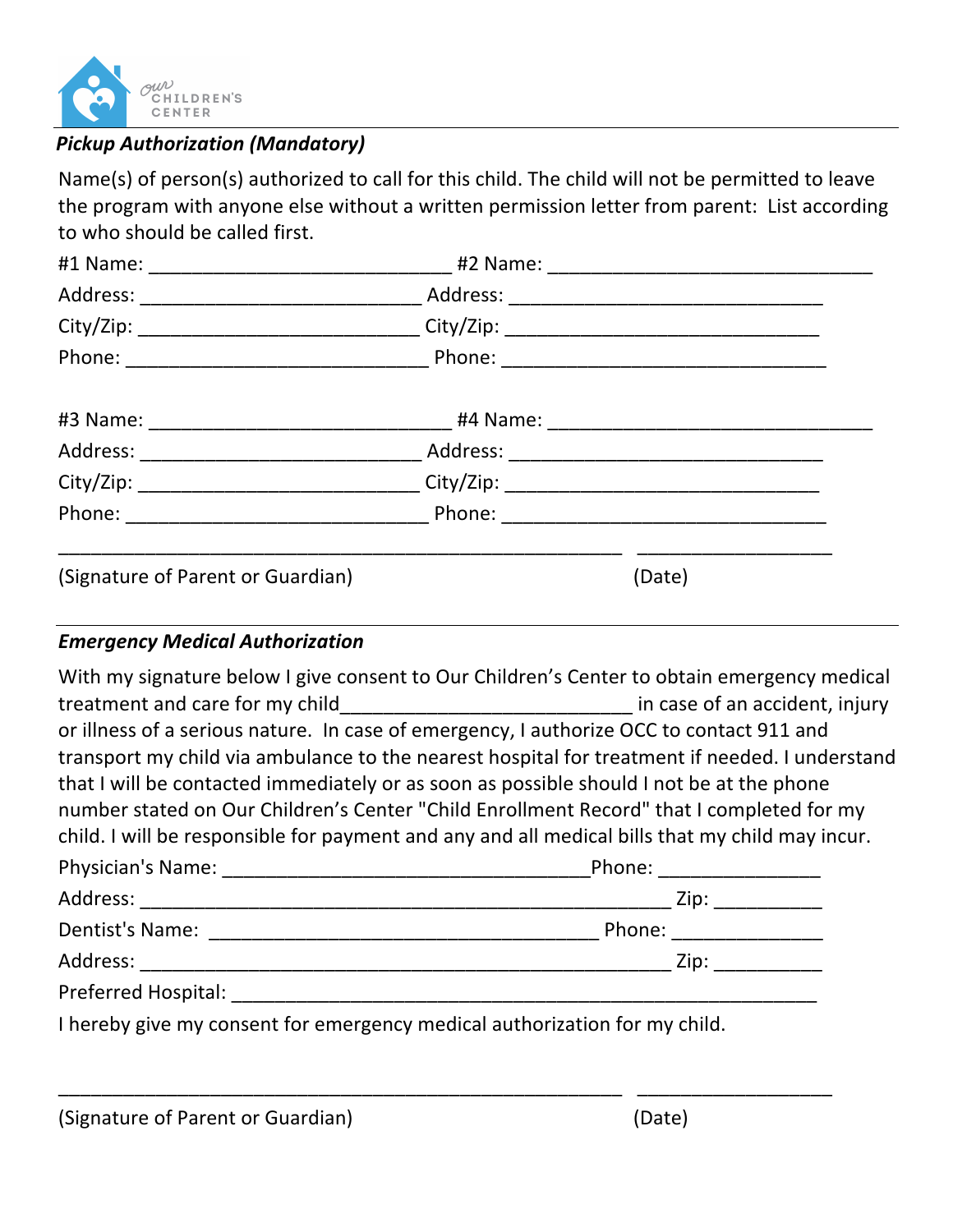

# **Field Trip Permission / Authorization**

I hereby give consent to Our Children's Center to take my child on walking trips in the neighborhood, special excursions or other field trips away from the program. This permission is being given with the understanding that such trips are under supervision of the program staff. Further, the staff will take all the required precautions to ensure the health and safety of each child during these field trips. For field trips requiring *transportation by car, an additional permission will be sent home prior to that activity.* 

(Signature of Parent or Guardian) (Date)

# *Transportation Permission / Authorization*

I hereby give permission for Our Children's Center to transport my child in a motor vehicle during field trips. A separate form will be sent home when field trips are planned.

(Signature of Parent or Guardian) (Date)

# *Pictures and Art Permission for Use*

I hereby give permission for Our Children's Center to photograph my child and/or use my child's artwork for classroom and center use. I understand that my child's name will never be attached to any photographs and will not be used for publicity unless I have given approval.

\_\_\_\_\_\_\_\_\_\_\_\_\_\_\_\_\_\_\_\_\_\_\_\_\_\_\_\_\_\_\_\_\_\_\_\_\_\_\_\_\_\_\_\_\_\_\_\_\_\_\_\_ \_\_\_\_\_\_\_\_\_\_\_\_\_\_\_\_\_\_

(Signature of Parent or Guardian) (Date)

## *Topical Ointment Authorization*

Regulations require that parents and guardians give their written permission before a childcare center can administer topical ointments. Below, please indicate the ointments that the staff of Our Children's Center can administer to your child.

I I Letter the staff of Our Children's Center permission to administer the following ointments to my son/daughter [ ] Sunscreen

[  $\parallel$  Diaper Rash Ointment (over the counter or prescribed)

[ ] Insect Repellent

[ ] Other (please specify) \_\_\_\_\_\_\_\_\_\_\_\_\_\_\_\_\_\_\_\_\_\_\_\_\_\_\_\_\_

Parent/Guardian Signature: \_\_\_\_\_\_\_\_\_\_\_\_\_\_\_\_\_\_\_\_\_\_\_\_\_\_\_\_\_ Date: \_\_\_\_\_\_\_\_

*MEDICATION ADMINISTRATION (EPI PEN, ANITBOTICS AND FEVER REDUCING) Parents must have a doctor's order and complete attachment J in order for a teacher to administer any of the above medications.*

\_\_\_\_\_\_\_\_\_\_\_\_\_\_\_\_\_\_\_\_\_\_\_\_\_\_\_\_\_\_\_\_\_\_\_\_\_\_\_\_\_\_\_\_\_\_\_\_\_\_\_\_ \_\_\_\_\_\_\_\_\_\_\_\_\_\_\_\_\_\_

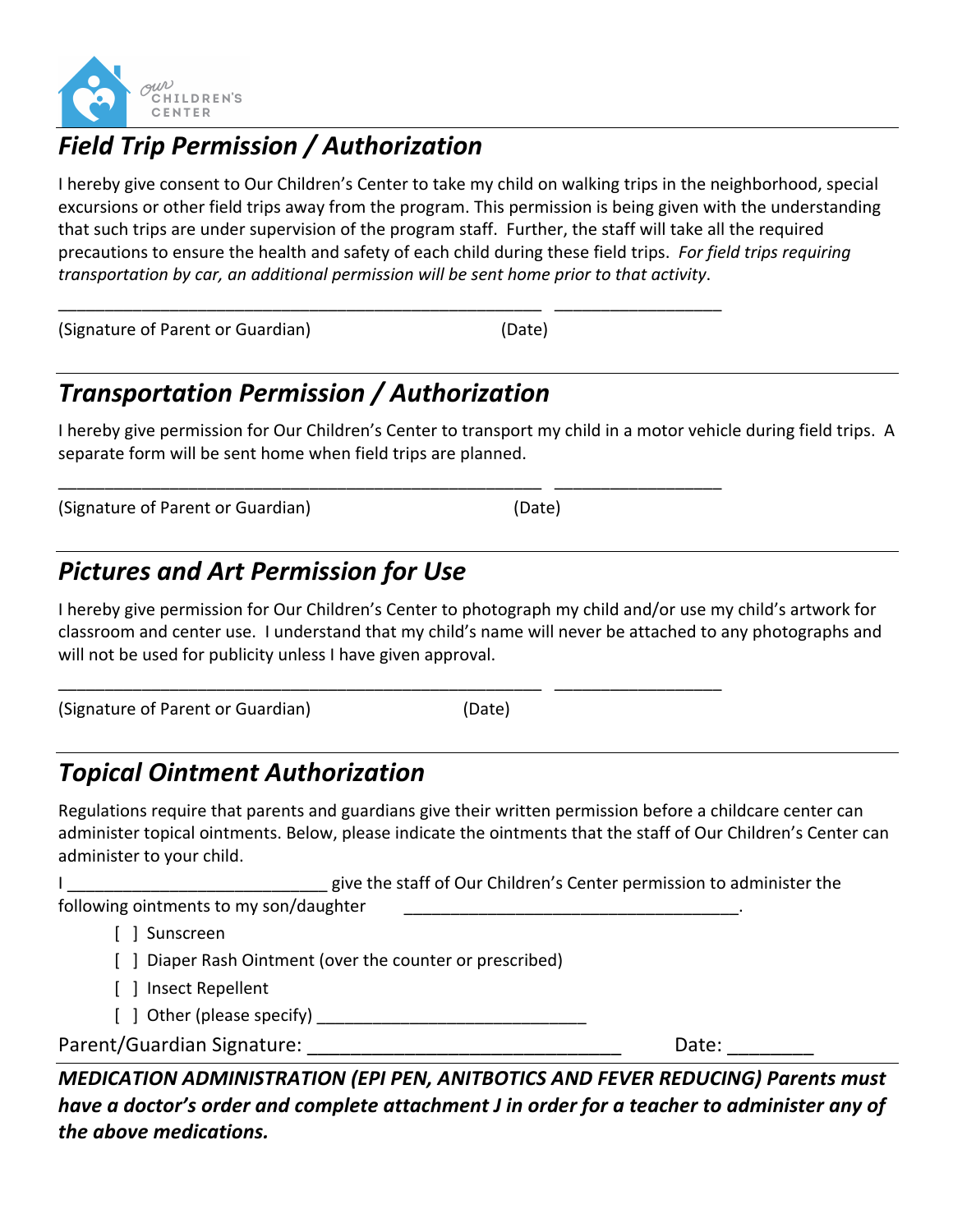

### **Getting To Know Your Child**

This information sheet helps the teacher get to know your child and his/her needs, interests, special activities etc. It is for the teacher's use only.

Child's Full Name\_\_\_\_\_\_\_\_\_\_\_\_\_\_\_\_\_\_\_\_\_\_\_\_\_\_\_\_\_\_\_\_\_\_\_\_\_\_\_\_\_\_\_\_\_\_\_\_\_\_\_\_\_\_\_\_\_\_

Favorite Toy(s) \_\_\_\_\_\_\_\_\_\_\_\_\_\_\_\_\_\_\_\_\_\_\_\_\_\_\_\_\_\_\_\_\_\_\_\_\_\_\_\_\_\_\_\_\_\_\_\_\_\_\_\_\_\_\_\_\_\_\_

Special Interests \_\_\_\_\_\_\_\_\_\_\_\_\_\_\_\_\_\_\_\_\_\_\_\_\_\_\_\_\_\_\_\_\_\_\_\_\_\_\_\_\_\_\_\_\_\_\_\_\_\_\_\_\_\_\_\_\_\_

Pets

Have caregivers other than parents cared for your child? \_\_\_\_\_\_\_\_\_\_\_\_\_\_\_\_\_\_\_\_\_\_\_

If yes, who? \_\_\_\_\_\_\_\_\_\_\_\_\_\_\_\_\_\_\_\_\_\_\_\_\_\_\_\_\_\_\_\_\_\_\_\_\_\_\_\_\_\_\_\_\_\_\_\_\_\_\_\_\_\_\_\_\_\_\_\_\_\_

What opportunity has your child had to play with other children the same age?

\_\_\_\_\_\_\_\_\_\_\_\_\_\_\_\_\_\_\_\_\_\_\_\_\_\_\_\_\_\_\_\_\_\_\_\_\_\_\_\_\_\_\_\_\_\_\_\_\_\_\_\_\_\_\_\_\_\_\_\_\_\_\_\_\_\_\_\_\_

\_\_\_\_\_\_\_\_\_\_\_\_\_\_\_\_\_\_\_\_\_\_\_\_\_\_\_\_\_\_\_\_\_\_\_\_\_\_\_\_\_\_\_\_\_\_\_\_\_\_\_\_\_\_\_\_\_\_\_\_\_\_\_\_\_\_\_\_\_\_\_\_\_\_\_\_\_\_

\_\_\_\_\_\_\_\_\_\_\_\_\_\_\_\_\_\_\_\_\_\_\_\_\_\_\_\_\_\_\_\_\_\_\_\_\_\_\_\_\_\_\_\_\_\_\_\_\_\_\_\_\_\_\_\_\_\_\_\_\_\_\_\_\_\_\_\_\_\_\_\_\_\_\_\_\_\_

What would you like your child to gain from this program?

What do you think are your child's strengths?

## **EATING:**

| Any difficulties with eating or special diets ___________________________________       |
|-----------------------------------------------------------------------------------------|
| <b>SLEEPING:</b>                                                                        |
| What time does your child usually go to bed? _____________get up? _____________         |
| Does he/she have a rest period or take a nap? __________________________________        |
| Does your child nap with a special toy or blanket, what is it? ________________________ |
| <b>PHYSICAL NEEDS:</b>                                                                  |
|                                                                                         |
| What term/words does he/she use when they need to use the toilet? ______________        |
|                                                                                         |
|                                                                                         |
| <b>SOCIAL/EMOTIONAL:</b>                                                                |
| Explain any fears or anxieties that your child may have ________________________        |
| How your child is best comforted, when upset? __________________________________        |
| Please feel free to include additional information on the back or on a separate sheet.  |